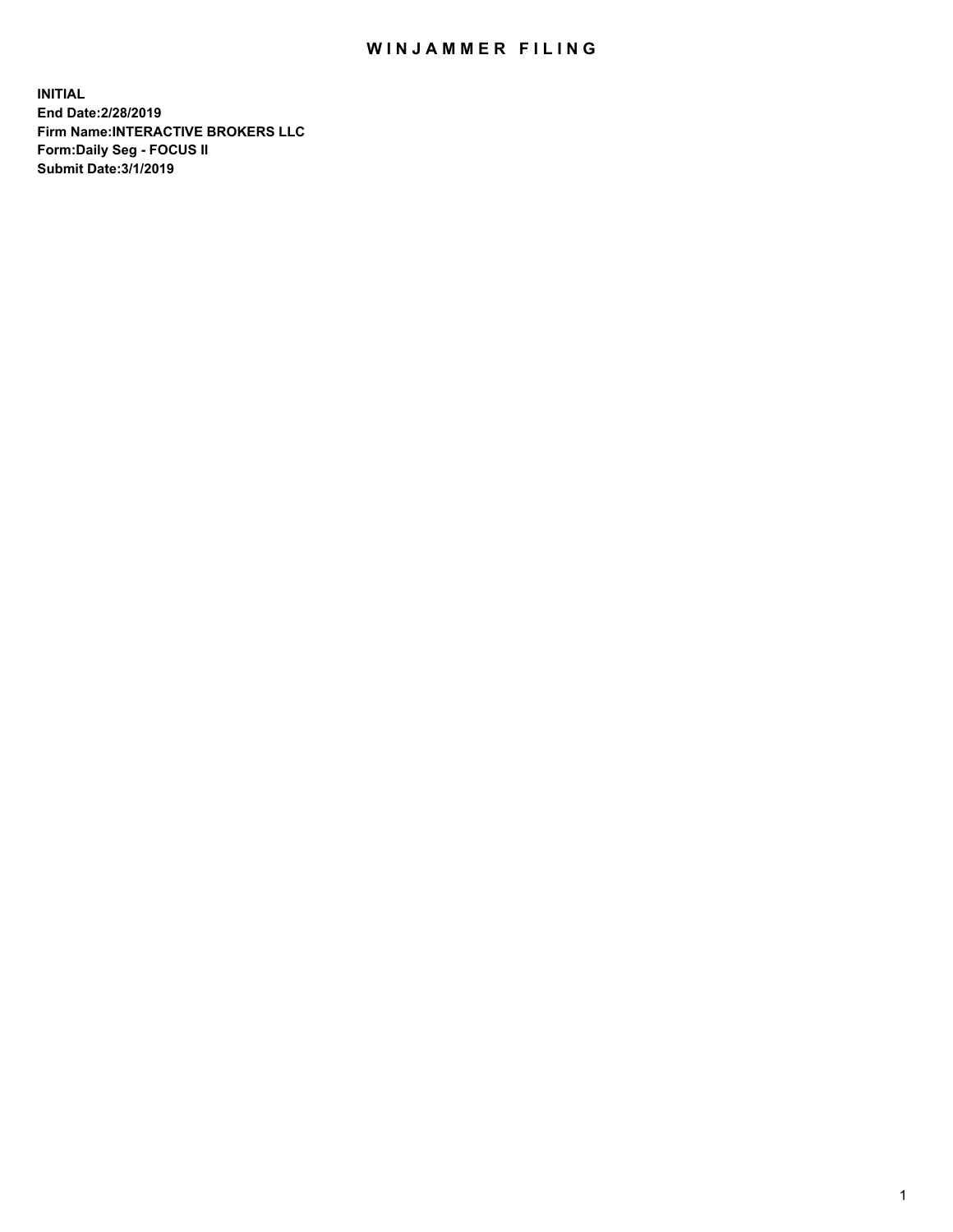**INITIAL End Date:2/28/2019 Firm Name:INTERACTIVE BROKERS LLC Form:Daily Seg - FOCUS II Submit Date:3/1/2019 Daily Segregation - Cover Page**

| Name of Company                                                                                                                                                                                                                                                                                                                | <b>INTERACTIVE BROKERS LLC</b>                                                                  |
|--------------------------------------------------------------------------------------------------------------------------------------------------------------------------------------------------------------------------------------------------------------------------------------------------------------------------------|-------------------------------------------------------------------------------------------------|
| <b>Contact Name</b>                                                                                                                                                                                                                                                                                                            | <b>James Menicucci</b>                                                                          |
| <b>Contact Phone Number</b>                                                                                                                                                                                                                                                                                                    | 203-618-8085                                                                                    |
| <b>Contact Email Address</b>                                                                                                                                                                                                                                                                                                   | jmenicucci@interactivebrokers.c<br>om                                                           |
| FCM's Customer Segregated Funds Residual Interest Target (choose one):<br>a. Minimum dollar amount: ; or<br>b. Minimum percentage of customer segregated funds required:% ; or<br>c. Dollar amount range between: and; or<br>d. Percentage range of customer segregated funds required between:% and%.                         | $\overline{\mathbf{0}}$<br>$\overline{\mathbf{0}}$<br>155,000,000 245,000,000<br>0 <sub>0</sub> |
| FCM's Customer Secured Amount Funds Residual Interest Target (choose one):<br>a. Minimum dollar amount: ; or<br>b. Minimum percentage of customer secured funds required:%; or<br>c. Dollar amount range between: and; or<br>d. Percentage range of customer secured funds required between:% and%.                            | $\frac{0}{0}$<br>80,000,000 120,000,000<br>0 <sub>0</sub>                                       |
| FCM's Cleared Swaps Customer Collateral Residual Interest Target (choose one):<br>a. Minimum dollar amount: ; or<br>b. Minimum percentage of cleared swaps customer collateral required:% ; or<br>c. Dollar amount range between: and; or<br>d. Percentage range of cleared swaps customer collateral required between:% and%. | $\frac{0}{0}$<br>0 <sub>0</sub><br>0 <sub>0</sub>                                               |

Attach supporting documents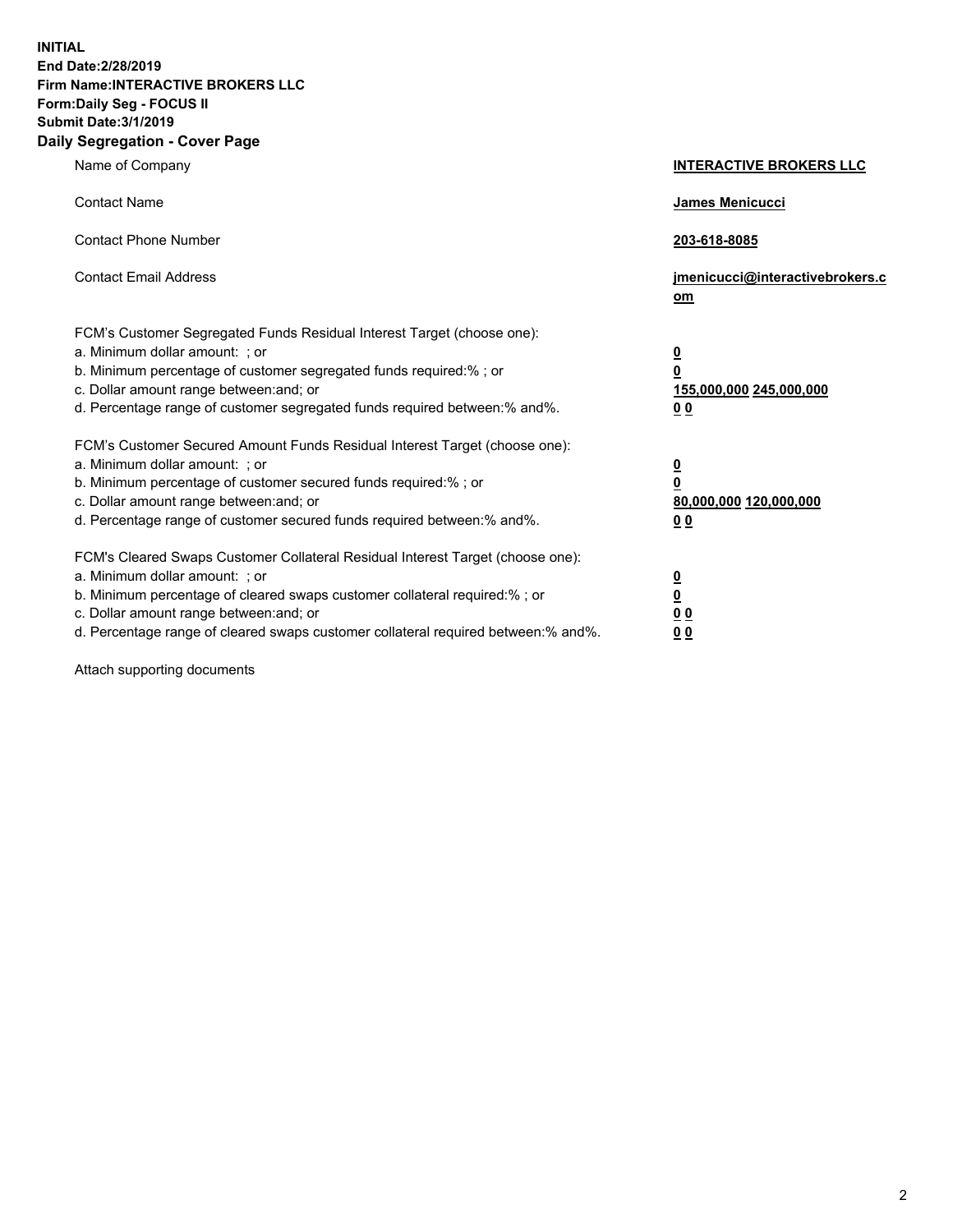## **INITIAL End Date:2/28/2019 Firm Name:INTERACTIVE BROKERS LLC Form:Daily Seg - FOCUS II Submit Date:3/1/2019 Daily Segregation - Secured Amounts**

|     | Foreign Futures and Foreign Options Secured Amounts                                               |                                                      |
|-----|---------------------------------------------------------------------------------------------------|------------------------------------------------------|
|     | Amount required to be set aside pursuant to law, rule or regulation of a foreign                  | $0$ [7305]                                           |
|     | government or a rule of a self-regulatory organization authorized thereunder                      |                                                      |
| 1.  | Net ledger balance - Foreign Futures and Foreign Option Trading - All Customers                   |                                                      |
|     | A. Cash                                                                                           | 447,479,849 [7315]                                   |
|     | B. Securities (at market)                                                                         | $0$ [7317]                                           |
| 2.  | Net unrealized profit (loss) in open futures contracts traded on a foreign board of trade         | -2,933,787 [7325]                                    |
| 3.  | Exchange traded options                                                                           |                                                      |
|     | a. Market value of open option contracts purchased on a foreign board of trade                    | 98,092 [7335]                                        |
|     | b. Market value of open contracts granted (sold) on a foreign board of trade                      | -41,230 [7337]                                       |
| 4.  | Net equity (deficit) (add lines 1. 2. and 3.)                                                     | 444,602,924 [7345]                                   |
| 5.  | Account liquidating to a deficit and account with a debit balances - gross amount                 | 6,077 [7351]                                         |
|     | Less: amount offset by customer owned securities                                                  | 0 [7352] 6,077 [7354]                                |
| 6.  | Amount required to be set aside as the secured amount - Net Liquidating Equity                    | 444,609,001 [7355]                                   |
|     | Method (add lines 4 and 5)                                                                        |                                                      |
| 7.  | Greater of amount required to be set aside pursuant to foreign jurisdiction (above) or line<br>6. | 444,609,001 [7360]                                   |
|     | FUNDS DEPOSITED IN SEPARATE REGULATION 30.7 ACCOUNTS                                              |                                                      |
| 1.  | Cash in banks                                                                                     |                                                      |
|     | A. Banks located in the United States                                                             | 65,102,207 [7500]                                    |
|     | B. Other banks qualified under Regulation 30.7                                                    | 0 [7520] 65,102,207 [7530]                           |
| 2.  | Securities                                                                                        |                                                      |
|     | A. In safekeeping with banks located in the United States                                         | 411,680,232 [7540]                                   |
|     | B. In safekeeping with other banks qualified under Regulation 30.7                                | 0 [7560] 411,680,232 [7570]                          |
| 3.  | Equities with registered futures commission merchants                                             |                                                      |
|     | A. Cash                                                                                           | $0$ [7580]                                           |
|     | <b>B.</b> Securities                                                                              | $0$ [7590]                                           |
|     | C. Unrealized gain (loss) on open futures contracts                                               | $0$ [7600]                                           |
|     | D. Value of long option contracts                                                                 | $0$ [7610]                                           |
|     | E. Value of short option contracts                                                                | 0 [7615] 0 [7620]                                    |
| 4.  | Amounts held by clearing organizations of foreign boards of trade                                 |                                                      |
|     | A. Cash                                                                                           | $0$ [7640]                                           |
|     | <b>B.</b> Securities                                                                              | $0$ [7650]                                           |
|     | C. Amount due to (from) clearing organization - daily variation                                   | $0$ [7660]                                           |
|     | D. Value of long option contracts                                                                 | $0$ [7670]                                           |
|     | E. Value of short option contracts                                                                | 0 [7675] 0 [7680]                                    |
| 5.  | Amounts held by members of foreign boards of trade                                                |                                                      |
|     | A. Cash                                                                                           | 94,885,454 [7700]                                    |
|     | <b>B.</b> Securities                                                                              | $0$ [7710]                                           |
|     | C. Unrealized gain (loss) on open futures contracts                                               | -2,025,767 [7720]                                    |
|     | D. Value of long option contracts                                                                 | 98,092 [7730]                                        |
|     | E. Value of short option contracts                                                                | <mark>-41,230</mark> [7735] <b>92,916,549</b> [7740] |
| 6.  | Amounts with other depositories designated by a foreign board of trade                            | $0$ [7760]                                           |
| 7.  | Segregated funds on hand                                                                          | $0$ [7765]                                           |
| 8.  | Total funds in separate section 30.7 accounts                                                     | 569,698,988 [7770]                                   |
| 9.  | Excess (deficiency) Set Aside for Secured Amount (subtract line 7 Secured Statement               | 125,089,987 [7380]                                   |
|     | Page 1 from Line 8)                                                                               |                                                      |
| 10. | Management Target Amount for Excess funds in separate section 30.7 accounts                       | 80,000,000 [7780]                                    |
| 11. | Excess (deficiency) funds in separate 30.7 accounts over (under) Management Target                | 45,089,987 [7785]                                    |
|     |                                                                                                   |                                                      |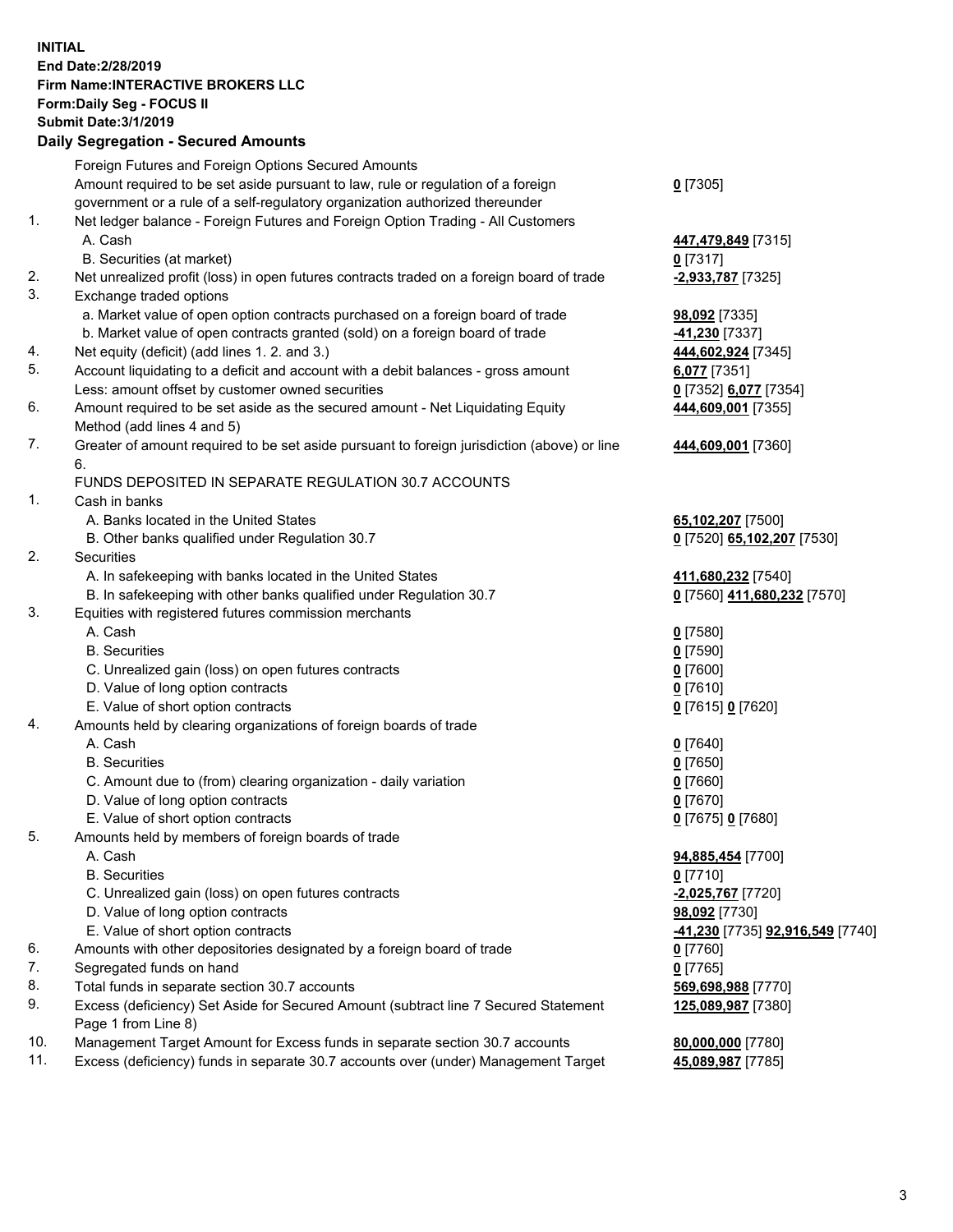**INITIAL End Date:2/28/2019 Firm Name:INTERACTIVE BROKERS LLC Form:Daily Seg - FOCUS II Submit Date:3/1/2019 Daily Segregation - Segregation Statement** SEGREGATION REQUIREMENTS(Section 4d(2) of the CEAct) 1. Net ledger balance A. Cash **3,944,940,841** [7010] B. Securities (at market) **0** [7020] 2. Net unrealized profit (loss) in open futures contracts traded on a contract market **-133,941,672** [7030] 3. Exchange traded options A. Add market value of open option contracts purchased on a contract market **112,624,171** [7032] B. Deduct market value of open option contracts granted (sold) on a contract market **-167,027,399** [7033] 4. Net equity (deficit) (add lines 1, 2 and 3) **3,756,595,941** [7040] 5. Accounts liquidating to a deficit and accounts with debit balances - gross amount **1,262,945** [7045] Less: amount offset by customer securities **0** [7047] **1,262,945** [7050] 6. Amount required to be segregated (add lines 4 and 5) **3,757,858,886** [7060] FUNDS IN SEGREGATED ACCOUNTS 7. Deposited in segregated funds bank accounts A. Cash **502,787,846** [7070] B. Securities representing investments of customers' funds (at market) **2,203,436,850** [7080] C. Securities held for particular customers or option customers in lieu of cash (at market) **0** [7090] 8. Margins on deposit with derivatives clearing organizations of contract markets A. Cash **5,036,097** [7100] B. Securities representing investments of customers' funds (at market) **1,174,025,101** [7110] C. Securities held for particular customers or option customers in lieu of cash (at market) **0** [7120] 9. Net settlement from (to) derivatives clearing organizations of contract markets **150,467,102** [7130] 10. Exchange traded options A. Value of open long option contracts **112,987,808** [7132] B. Value of open short option contracts **-167,426,015** [7133] 11. Net equities with other FCMs A. Net liquidating equity **0** [7140] B. Securities representing investments of customers' funds (at market) **0** [7160] C. Securities held for particular customers or option customers in lieu of cash (at market) **0** [7170] 12. Segregated funds on hand **0** [7150] 13. Total amount in segregation (add lines 7 through 12) **3,981,314,789** [7180] 14. Excess (deficiency) funds in segregation (subtract line 6 from line 13) **223,455,903** [7190] 15. Management Target Amount for Excess funds in segregation **155,000,000** [7194] **68,455,903** [7198]

16. Excess (deficiency) funds in segregation over (under) Management Target Amount Excess